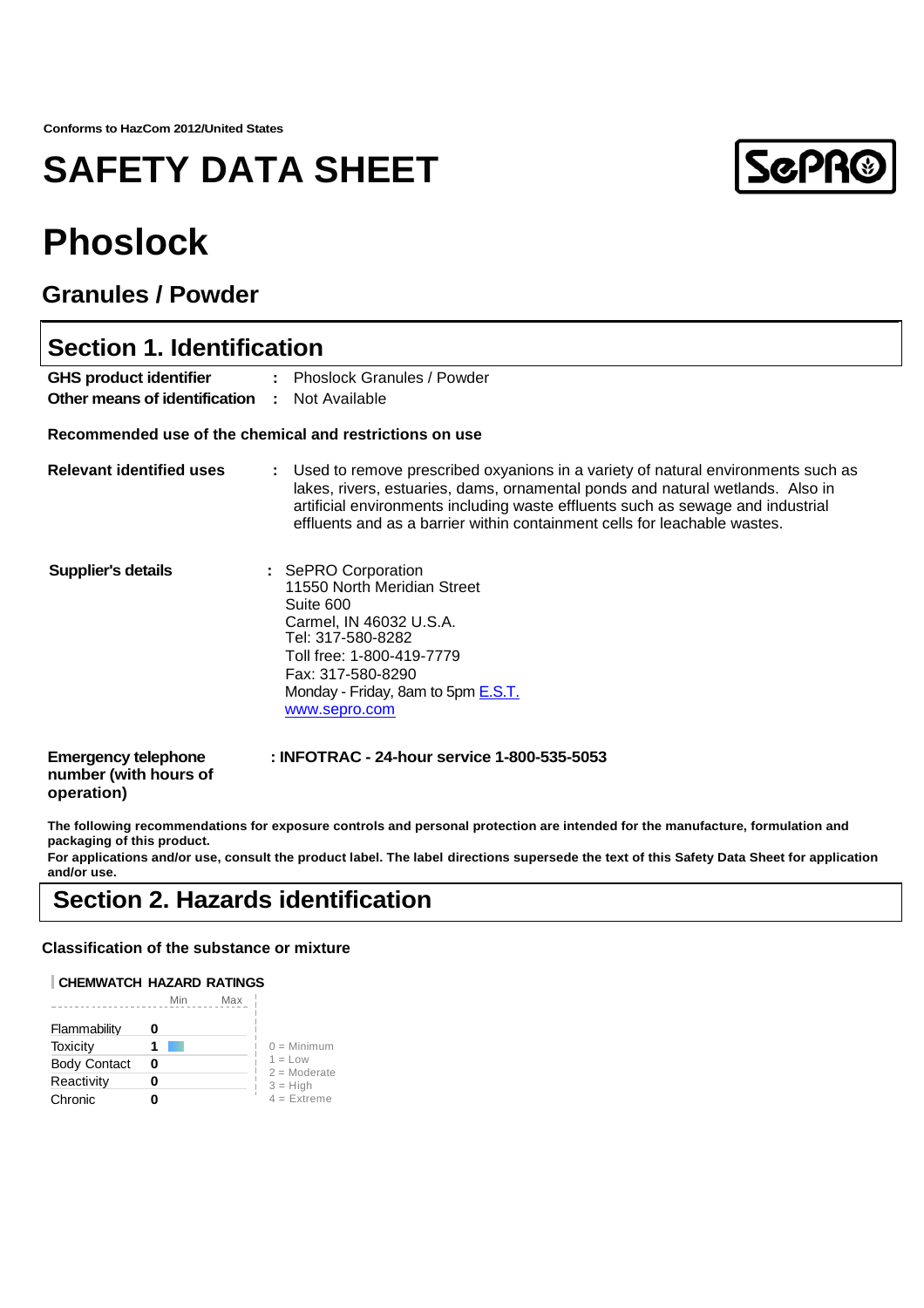

| O                                                      | Note: The hazard category numbers found in GHS<br>classification in section 2 of this SDSs are NOT to be<br>used to fill in the NFPA 704 diamond. Blue = Health Red =<br>Fire Yellow = Reactivity White = Special (Oxidizer or<br>water reactive substances) |
|--------------------------------------------------------|--------------------------------------------------------------------------------------------------------------------------------------------------------------------------------------------------------------------------------------------------------------|
| <b>GHS Classification:</b>                             | Not Applicable                                                                                                                                                                                                                                               |
| <b>Label Elements</b>                                  |                                                                                                                                                                                                                                                              |
| <b>GHS Label Elements:</b>                             | Not Applicable                                                                                                                                                                                                                                               |
| <b>Signal Word:</b>                                    | Not Applicable                                                                                                                                                                                                                                               |
| Hazard statement(s):                                   | Not Applicable                                                                                                                                                                                                                                               |
| <b>Precautionary Statement(s)</b><br><b>Prevention</b> | If medical advice is needed, have product container or label at hand.<br>Keep out of reach of children.<br>Read label before use.                                                                                                                            |
| Response:                                              | Not Applicable                                                                                                                                                                                                                                               |
| Storage:                                               | Not Applicable                                                                                                                                                                                                                                               |
| Disposal:                                              | Not Applicable                                                                                                                                                                                                                                               |

## **Section 3. Composition/information on ingredients**

See section below of composition of Mixtures

| CAC NL<br>≅NC.<br>◡่  | $\Omega$<br>וח | Name                                                                                          |
|-----------------------|----------------|-----------------------------------------------------------------------------------------------|
| <br>Not<br>. Availah' | 100            | hazardous<br>$\cdots$<br>Indredients<br>be<br>---------<br>. .<br>not<br>nıneo<br>aeter<br>το |

The specific chemical identity and/or exact percentage (concentration) of composition has been withheld as a trade secret.

## **Section 4. First aid measures**

**Eye Contact** If this product comes in contact with the eyes:

- Wash out immediately with fresh running water.
- Ensure complete irrigation of the eye by keeping eyelids apart and away from eye and moving the eyelids by occasionally lifting the upper and lower lids.
- See medical attention without delay; if pain persists or recurs seek medical attention.
- Removal of contact lenses after an eye injury should only be undertaken by skilled personnel.

- **Skin Contact If skin or hair contact occurs:** 
	- Flush skin and hair with running water (and soap if available).
	- Seek medical attention in event of irritation.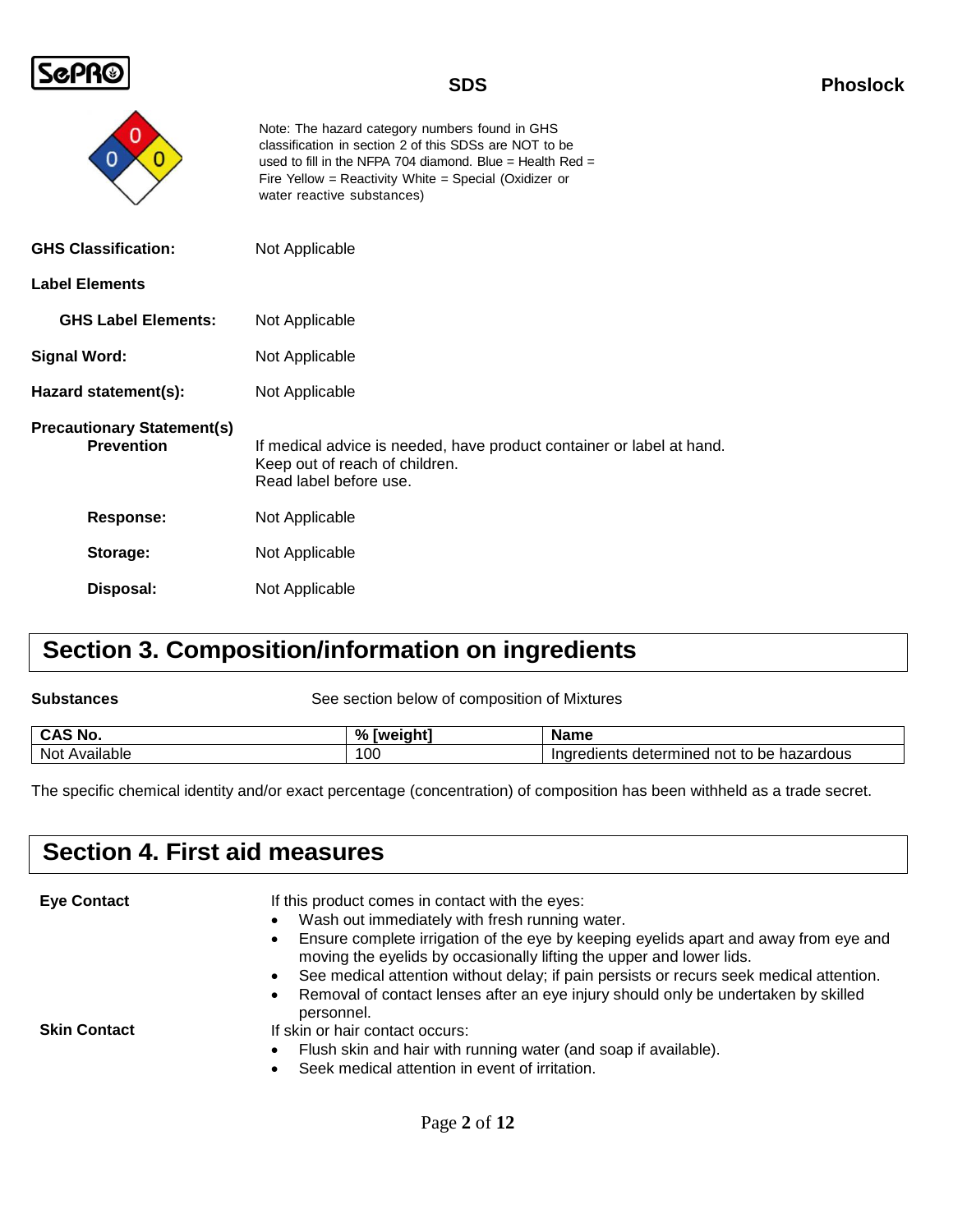| <b>ScPR®</b>      | <b>SDS</b>                                                                                                                                                                                                                                                                                                                                                                                                                                                                                                                                                           | <b>Phoslock</b> |
|-------------------|----------------------------------------------------------------------------------------------------------------------------------------------------------------------------------------------------------------------------------------------------------------------------------------------------------------------------------------------------------------------------------------------------------------------------------------------------------------------------------------------------------------------------------------------------------------------|-----------------|
| <b>Inhalation</b> | If fumes, aerosols or combustion products are inhaled remove from contaminated area.<br>$\bullet$<br>Other measures are usually unnecessary.                                                                                                                                                                                                                                                                                                                                                                                                                         |                 |
| Ingestion         | If swallowed do <b>NOT</b> induce vomiting.<br>$\bullet$<br>If vomiting occurs, lean patient forward or place on left side (head-down position, if<br>$\bullet$<br>possible) to maintain open airway and prevent aspiration.<br>Observe the patient carefully.<br>$\bullet$<br>Never give liquid to a person showing signs of being sleepy or with reduced<br>awareness; i.e. becoming unconscious.<br>Give water to rinse out mouth, then provide liquid slowly and as much as casualty can<br>$\bullet$<br>comfortably drink.<br>Seek medical advice.<br>$\bullet$ |                 |
|                   | Most important symptoms and effects, both acute and delayed: See Section 11                                                                                                                                                                                                                                                                                                                                                                                                                                                                                          |                 |

**Indication of any immediate medical attention and special treatment needed:** Treat symptomatically.

## **Section 5. Fire-fighting measures**

**Extinguishing media** There is no restriction on the type of extinguisher which may be used. Use extinguishing media suitable for surrounding area.

### **Special hazards arising from the substrate or mixture**

**Fire Incompatibility:** Not known.

### **Special protective equipment and precautions for fire-fighters**

**Fire Fighting:** Alert Fire Brigade and tell them location and nature of hazard. Wear breathing apparatus plus protective gloves in the event of a fire. Prevent, by any means available, spillage from entering drains or water courses. Use fire fighting procedures suitable for surrounding area. DO NOT approach containers suspected to be hot. Cool fire exposed containers with water spray from a protected location. If safe to do so, remove containers from path of fire. Equipment should be thoroughly decontaminated after use.

**Fire/Explosion Hazard:** Non combustible. Not considered a significant fire risk, however containers may burn. May emit poisonous fumes. May emit corrosive fumes.

### **Section 6. Accidental release measures**

### **Personal precautions, protective equipment and emergency procedures**

**Minor Spills:** Remove all ignition sources. Clean up all spills immediately. Avoid contact with skin and eyes. Control personal contact with substance, by using protective equipment. Use dry clean up procedures and avoid generating dust. Place in a suitable, labelled container for waste disposal. **Major Spills:** Moderate Hazard. **CAUTION:** Advise personnel in area. Alert Emergency Services and tell them location and nature of hazard. Control personal contact by wearing protective clothing. Prevent, by any means available, spillage from entering drains or water courses. Recover product wherever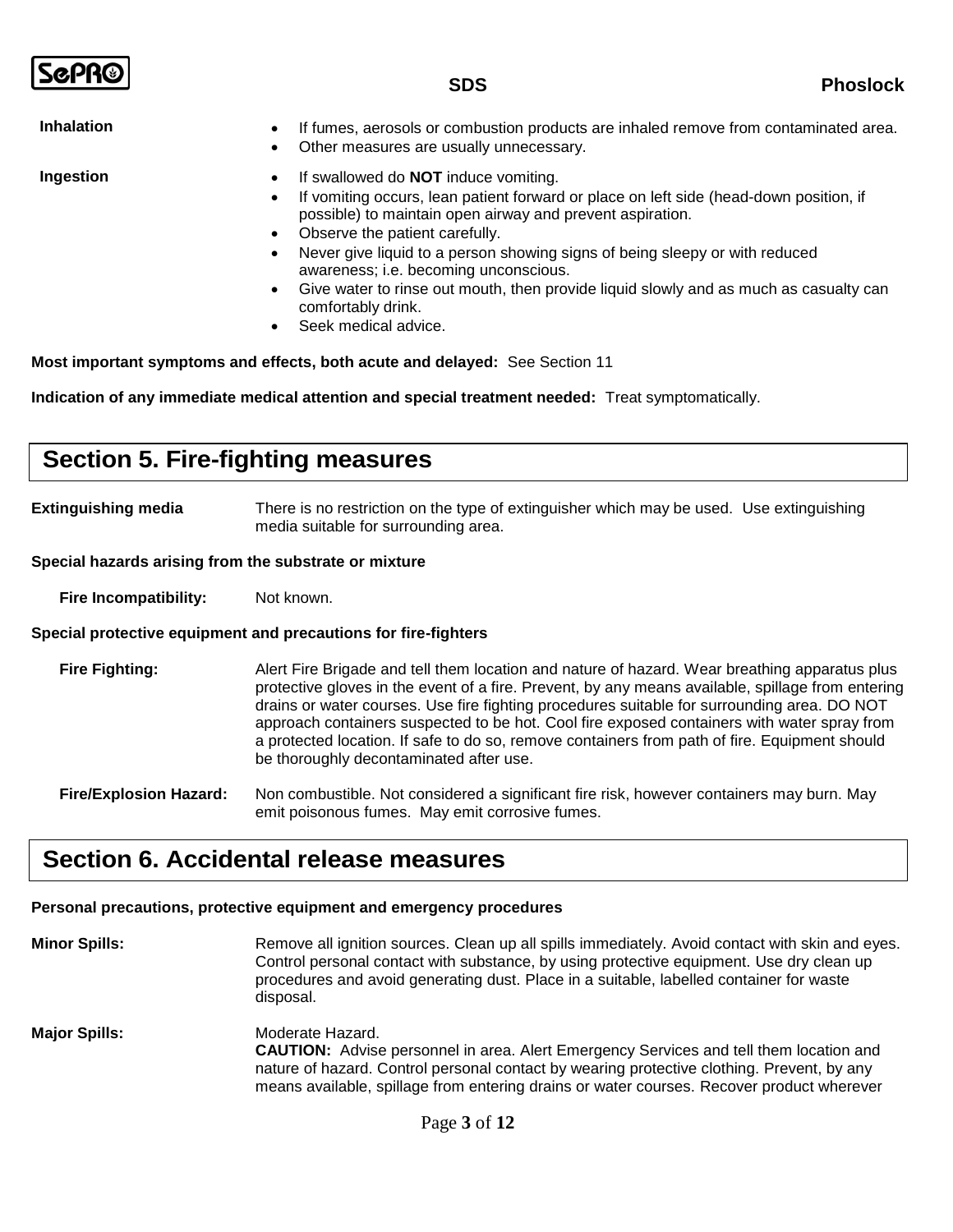#### possible.

**IF DRY:** Use dry clean up procedures and avoid generating dust. Collect residues and place in sealed plastic bags or other containers for disposal.

**IF WET:** Vacuum/shovel up and place in labelled containers for disposal.

**ALWAYS:** Wash area down with large amounts of water and prevent runoff into drains. If contamination of drains or waterways occurs, advise Emergency Service.

## **Section 7. Handling and storage**

**Precautions for safe handling:** Avoid all personal contact, including inhalation. Wear protective clothing when risk of exposure occurs. Use in a well-ventilated area. Prevent concentration in hollows and sumps. **DO NOT** enter confined spaces until atmosphere has been checked. **DO NOT** allow material to contact humans, exposed food or food utensils. Avoid contact with incompatible materials. When handling, **DO NOT** eat, drink or smoke. Keep containers securely sealed when not in use. Avoid physical damage to containers. Always wash hands with soap and water after handling. Work clothes should be laundered separately. Launder contaminated clothing before re-use. Use good occupational work practice. Observe manufacturer's storage and handling recommendations contained within this SDS. Atmosphere should be regularly checked against established exposure standards to ensure safe working conditions are maintained.

- **Other Information:** Store in original containers. Keep containers securely sealed. Store in a cool, dry area protected from environmental extremes. Store away from incompatible materials and foodstuff containers. Protect containers against physical damage and check regularly for leaks. Observe manufacturer's storage and handling recommendations contained within this SDS.
- For major quantities: Consider storage in bunded areas ensure storage areas are isolated from sources of community water (including stormwater, ground water, lakes and streams). Ensure that accidental discharge to air or water is the subject of a contingency disaster management plan; this may require consultation with local authorities.

### **Conditions for safe storage, including any incompatibilities**

**Suitable container:** Polyethylene or polypropylene container. Check all containers are clearly labelled and free from leaks.

**Storage Incompatibility:** Avoid reaction with oxidizing agents. Protect from light.

## **Section 8. Exposure controls/personal protection**

### **Control parameters**

### **Occupational Exposure Limits (OEL)**

### **Ingredient Data:** Not Available

**Emergency Limits**

| ----<br>---.<br>Ingredient<br>Name<br><b>teria</b><br>Mai                                   | <br>----                      |
|---------------------------------------------------------------------------------------------|-------------------------------|
| <b>Dho</b><br>Not<br>Available<br>Not<br>Available<br>Powder<br>Not.<br>Granules<br>าoslock | Available<br>Available<br>Not |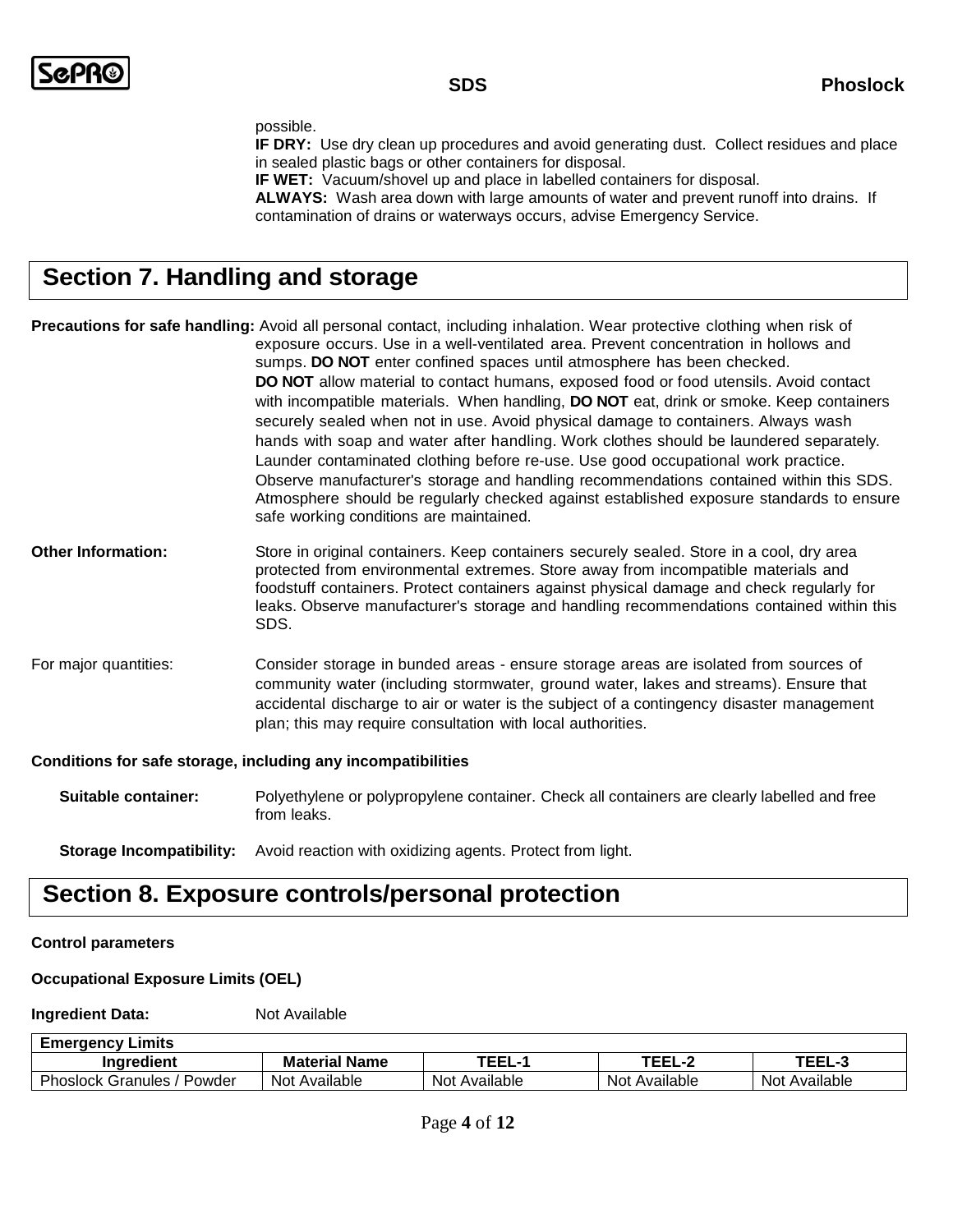

| Ingredient                                    | <b>Original IDLH</b> | <b>Revised IDLH</b> |
|-----------------------------------------------|----------------------|---------------------|
| Ingredients determined not<br>to be hazardous | Not Available        | Not Available       |

**Exposure Controls**

| <b>Appropriate engineering</b><br>controls:                                                                                                                                                                                                                                                                                                           | Engineering controls are used to remove a hazard or place a barrier between the worker<br>and the hazard. Well-designed engineering controls can be highly effective in protecting<br>workers and will typically be independent of worker interactions to provide this high level of<br>protection.                                                                                                                                                                                                        |  |                                                                                                                                                                    |
|-------------------------------------------------------------------------------------------------------------------------------------------------------------------------------------------------------------------------------------------------------------------------------------------------------------------------------------------------------|------------------------------------------------------------------------------------------------------------------------------------------------------------------------------------------------------------------------------------------------------------------------------------------------------------------------------------------------------------------------------------------------------------------------------------------------------------------------------------------------------------|--|--------------------------------------------------------------------------------------------------------------------------------------------------------------------|
| The basic types of engineering<br>controls are:                                                                                                                                                                                                                                                                                                       | Process controls which involve changing the way a job activity or process is done to reduce<br>the risk. Enclosure and/or isolation of emission source which keeps a selected hazard<br>"physically" away from the worker and ventilation that strategically "adds" and "removes" air in<br>the work environment. Ventilation can remove or dilute an air contaminant if designed<br>properly. The design of a ventilation system must match the particular process and chemical<br>or contaminant in use. |  |                                                                                                                                                                    |
|                                                                                                                                                                                                                                                                                                                                                       | Employers may need to use multiple types of controls to prevent employee overexposure.                                                                                                                                                                                                                                                                                                                                                                                                                     |  |                                                                                                                                                                    |
|                                                                                                                                                                                                                                                                                                                                                       | Local exhaust ventilation is required where solids are handled as powders or crystals; even<br>when particulates are relatively large, a certain proportion will be powdered by mutual friction.<br>If in spite of local exhaust an adverse concentration of the substance in air could occur,<br>respiratory protection should be considered.                                                                                                                                                             |  |                                                                                                                                                                    |
| Such protection might<br>consist of:                                                                                                                                                                                                                                                                                                                  | particle dust respirators, if necessary, combined with an absorption cartridge;<br>(a)<br>filter respirators with absorption cartridge or canister of the right type;<br>(b)<br>fresh-air hoods or masks.<br>(c)                                                                                                                                                                                                                                                                                           |  |                                                                                                                                                                    |
| Air contaminants generated in the workplace possess varying "escape" velocities which, in<br>turn, determine the "capture velocities" of fresh circulating air required to effectively remove<br>the contaminant.                                                                                                                                     |                                                                                                                                                                                                                                                                                                                                                                                                                                                                                                            |  |                                                                                                                                                                    |
| Type of Contaminant:<br>Direct spray, spray painting in shallow booths, drum filling, conveyer loading, crusher<br>dusts, gas discharge (active generation into zone or rapid air motion).<br>Grinding, abrasive blasting, tumbling, high speed wheel generated dusts (released at<br>high initial velocity into zone of very high rapid air motion). |                                                                                                                                                                                                                                                                                                                                                                                                                                                                                                            |  | Air Speed:<br>1-2.5 m/s (200-500 f/min.)<br>2.5-10 m/s (500-2000 f/min)                                                                                            |
| Within each range the appropriate value depends on:                                                                                                                                                                                                                                                                                                   |                                                                                                                                                                                                                                                                                                                                                                                                                                                                                                            |  |                                                                                                                                                                    |
| Lower end of the range<br>1: Room air currents minimal or favorable to capture.<br>2: Contaminants of low toxicity or of nuisance value only.<br>3: Intermittent, low production.<br>4: Large hood or large air mass in motion.                                                                                                                       |                                                                                                                                                                                                                                                                                                                                                                                                                                                                                                            |  | Upper end of the range<br>1: Disturbing room air currents<br>2: Contaminants of high toxicity<br>3: High production, heavy use<br>4: Small hood-local control only |

Simple theory shows that air velocity falls rapidly with distance away from the opening of a simple extraction pipe. Velocity generally decreases with the square of distance from the extraction point (in simple cases). Therefore the air speed at the extraction point should be adjusted, accordingly, after reference to distance from the contaminating source. The air velocity at the extraction fan, for example, should be a minimum of 4-10 m/s (800-2000 f/min) for extraction of crusher dusts generated 2 metres distant from the extraction point. Other mechanical considerations, producing performance deficits within the extraction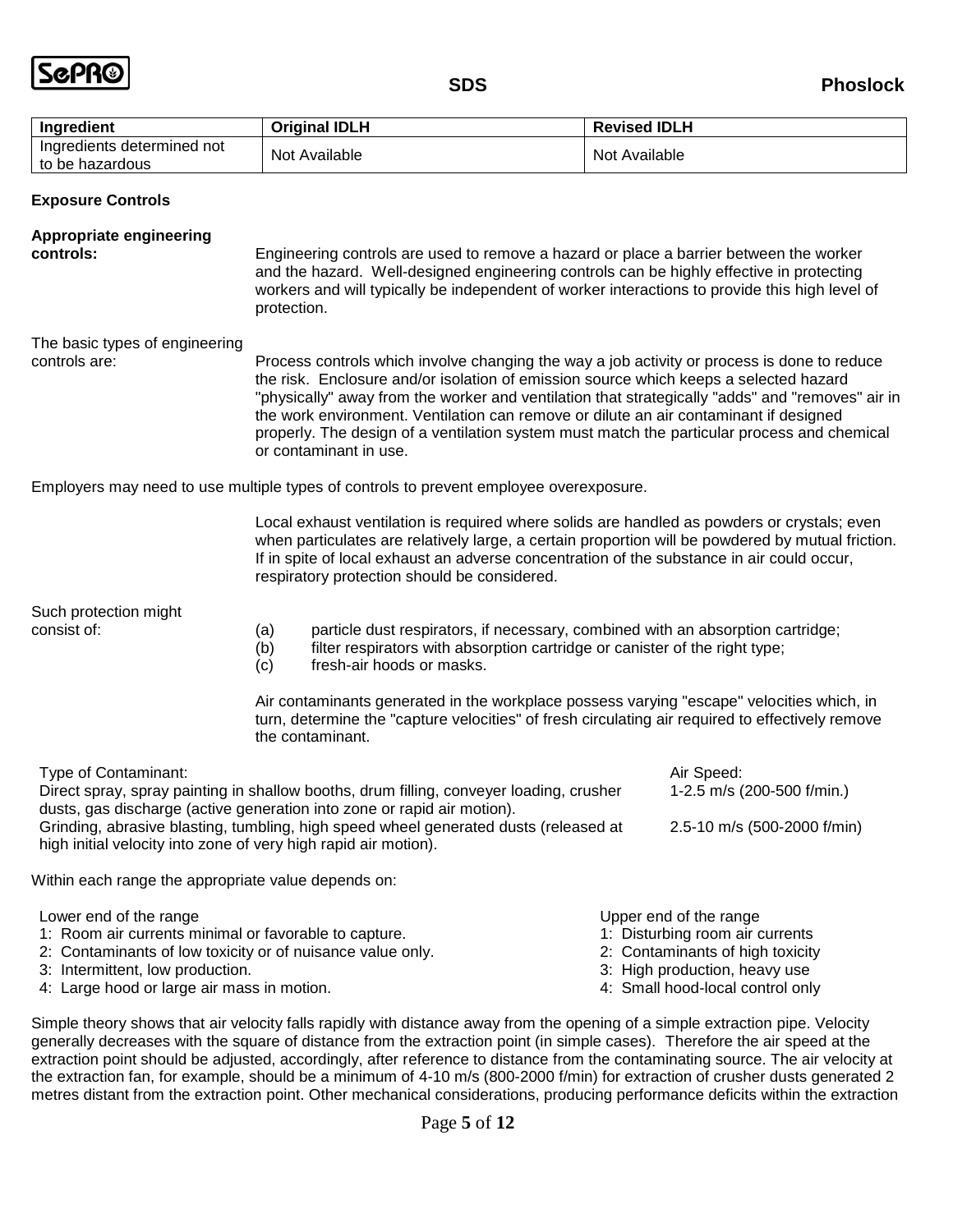

apparatus, make it essential that theoretical air velocities are multiplied by factors of 10 or more when extraction systems are installed or used.

### **Personal protection:**



### **Eye and face protection:**

- Safety glasses with side shields.
- Chemical goggles.
- Contact lenses may pose a special hazard; soft contact lenses may absorb and concentrate irritants. A written policy document, describing the wearing of lenses or restrictions on use, should be created for each workplace or task. This should include a review of lens absorption and adsorption for the class of chemicals in use and an account of injury experience. Medical and first-aid personnel should be trained in their removal and suitable equipment should be readily available. In the event of chemical exposure, begin eye irrigation immediately and remove contact lens as soon as practicable. Lens should be removed at the first signs of eye redness or irritation - lens should be removed in a clean environment only after workers have washed hands thoroughly. [CDC NIOSH Current Intelligence Bulletin 59], [AS/NZS 1336 or national equivalent]

**Skin protection:** See Hand protection below.

**Hands/feet protection:** The selection of suitable gloves does not only depend on the material, but also on further marks of quality which vary from manufacturer to manufacturer. Where the chemical is a preparation of several substances, the resistance of the glove material cannot be calculated in advance and has therefore to be checked prior to the application.

> The exact break through time for substances has to be obtained from the manufacturer of the protective gloves and has to be observed when making a final choice.

Suitability and durability of glove type is dependent on usage. Important factors in the selection of gloves include: frequency and duration of contact, chemical resistance of glove material, glove thickness and dexterity

Select gloves tested to a relevant standard (e.g. Europe EN 374, US F739, AS/NZS 2161.1 or national equivalent).

When prolonged or frequently repeated contact may occur, a glove with a protection class of 5 or higher (breakthrough time greater than 240 minutes according to EN 374, AS/NZS 2161.10.1 or national equivalent) is recommended. When only brief contact is expected, a glove with a protection class of 3 or higher

(breakthrough time greater than 60 minutes according to EN 374, AS/NZS 2161.10.1 or national equivalent) is recommended.

Some glove polymer types are less affected by movement and this should be taken into account when considering gloves for long-term use.

Contaminated gloves should be replaced.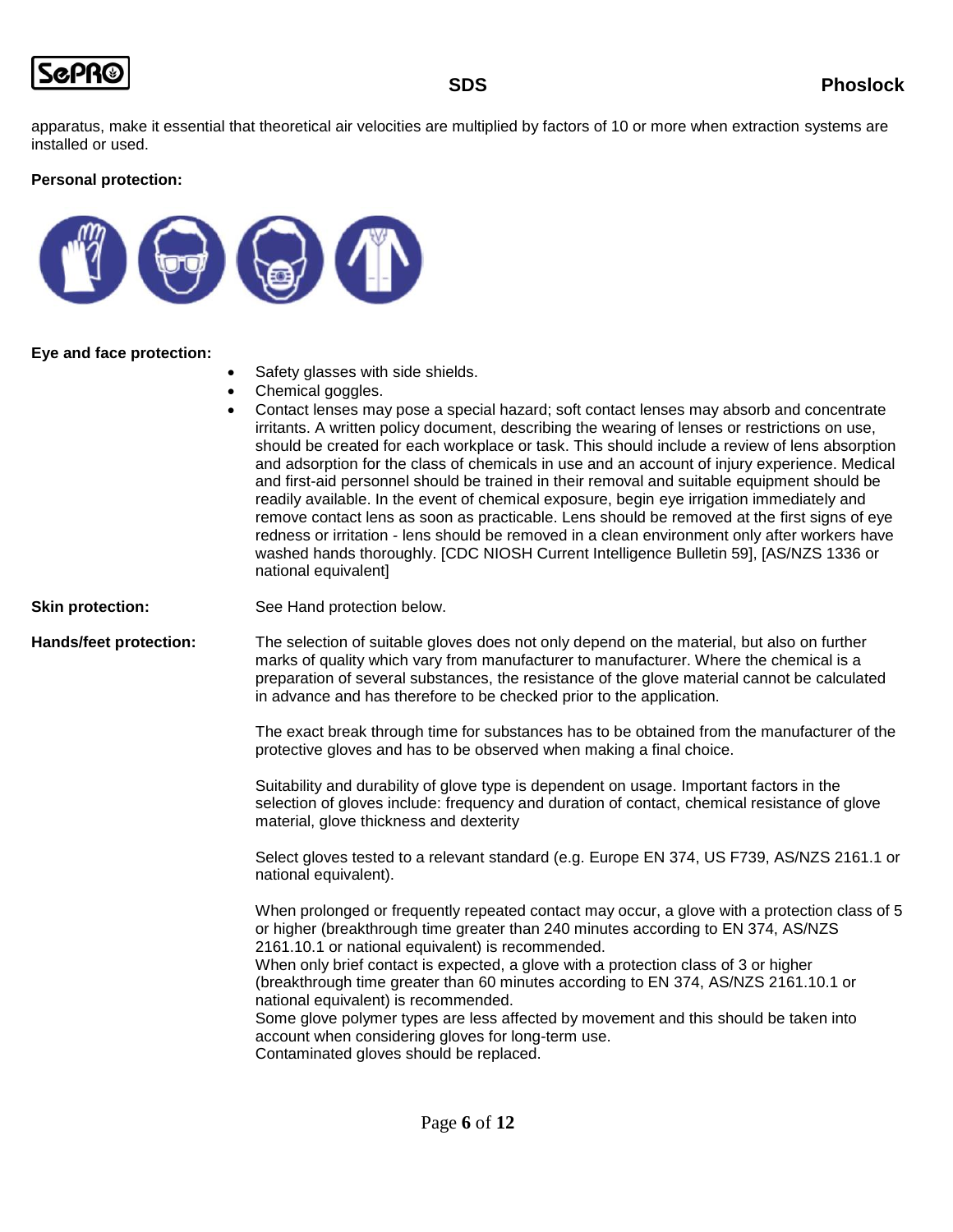|                               | <b>SDS</b><br><b>Phoslock</b>                                                                                                                                                                                                                                                                                                                                                                                                                   |                 |
|-------------------------------|-------------------------------------------------------------------------------------------------------------------------------------------------------------------------------------------------------------------------------------------------------------------------------------------------------------------------------------------------------------------------------------------------------------------------------------------------|-----------------|
|                               | Gloves must only be worn on clean hands. After using gloves, hands should be washed and<br>dried thoroughly. Application of a non-perfumed moisturiser is recommended. Experience<br>indicates that the following polymers are suitable as glove materials for protection against<br>undissolved, dry solids, where abrasive particles are not present: polychloroprene; nitrile<br>rubber; butyl rubber; fluorocaoutchouc; polyvinyl chloride. |                 |
|                               | Gloves should be examined for wear and/ or degradation constantly.                                                                                                                                                                                                                                                                                                                                                                              |                 |
| <b>Body protection:</b>       | See other protection below.                                                                                                                                                                                                                                                                                                                                                                                                                     |                 |
| Other protection:             | Overalls.<br>P.V.C. apron.<br>Barrier cream.<br>Skin cleansing cream.<br>Eye wash unit.                                                                                                                                                                                                                                                                                                                                                         |                 |
| <b>Thermal hazards:</b>       | Not available.                                                                                                                                                                                                                                                                                                                                                                                                                                  |                 |
| <b>Respiratory protection</b> | Particulate. (AS/NZS 1716 & 1715, EN 143:000 & 149:001, ANSI Z88 or national equivalent)                                                                                                                                                                                                                                                                                                                                                        |                 |
| Quartz<br>0.0011000007        | $0.025$ mg/m <sup>3</sup> TWA (respirable fraction)                                                                                                                                                                                                                                                                                                                                                                                             | Not established |

| Quartz           | 0.025 mg/m <sup>3</sup> TWA (respirable fraction) | Not established              |
|------------------|---------------------------------------------------|------------------------------|
| CAS 14808-60-7   |                                                   |                              |
| Titanium dioxide | 10 mg/m $3$ TWA                                   | 15 mg/m $3$ TWA (total dust) |
| CAS 13463-67-7   |                                                   |                              |

Key to abbreviations

ACGIH = American Conference of Governmental Industrial Hygiene OSHA = Occupational Safety and Health Administration TWA = Time Weighted Averages are based on 8h/day, 40h/week exposures

## **Section 9. Physical and chemical properties**

| Appearance                             | Light brown granules; insoluble in water |
|----------------------------------------|------------------------------------------|
| <b>Physical state</b>                  | Divided solid                            |
| Odor                                   | Not available                            |
| Odor threshold                         | Not available                            |
| pH (as supplied)                       | Not applicable                           |
| Melting point / freezing point         | >1000                                    |
| (°C)                                   |                                          |
| Initial boiling point and              | Not applicable                           |
| boiling range (°C)                     |                                          |
| Flash point (°C)                       | Not applicable                           |
| <b>Evaporation rate</b>                | Not applicable                           |
| <b>Flammability</b>                    | Not applicable                           |
| Relative density (Water = 1)           | 11                                       |
| <b>Partition coefficient n-octanol</b> | Not available                            |
| /water                                 |                                          |
| Auto-ignition temperature (°C)         | Not applicable                           |
| <b>Decomposition temperature</b>       | Not available                            |
| Viscosity (cSt)                        | Not available                            |
| Molecular weight (g/mol)               | Not applicable                           |
| Taste                                  | Not available                            |
| <b>Explosive properties</b>            | Not available                            |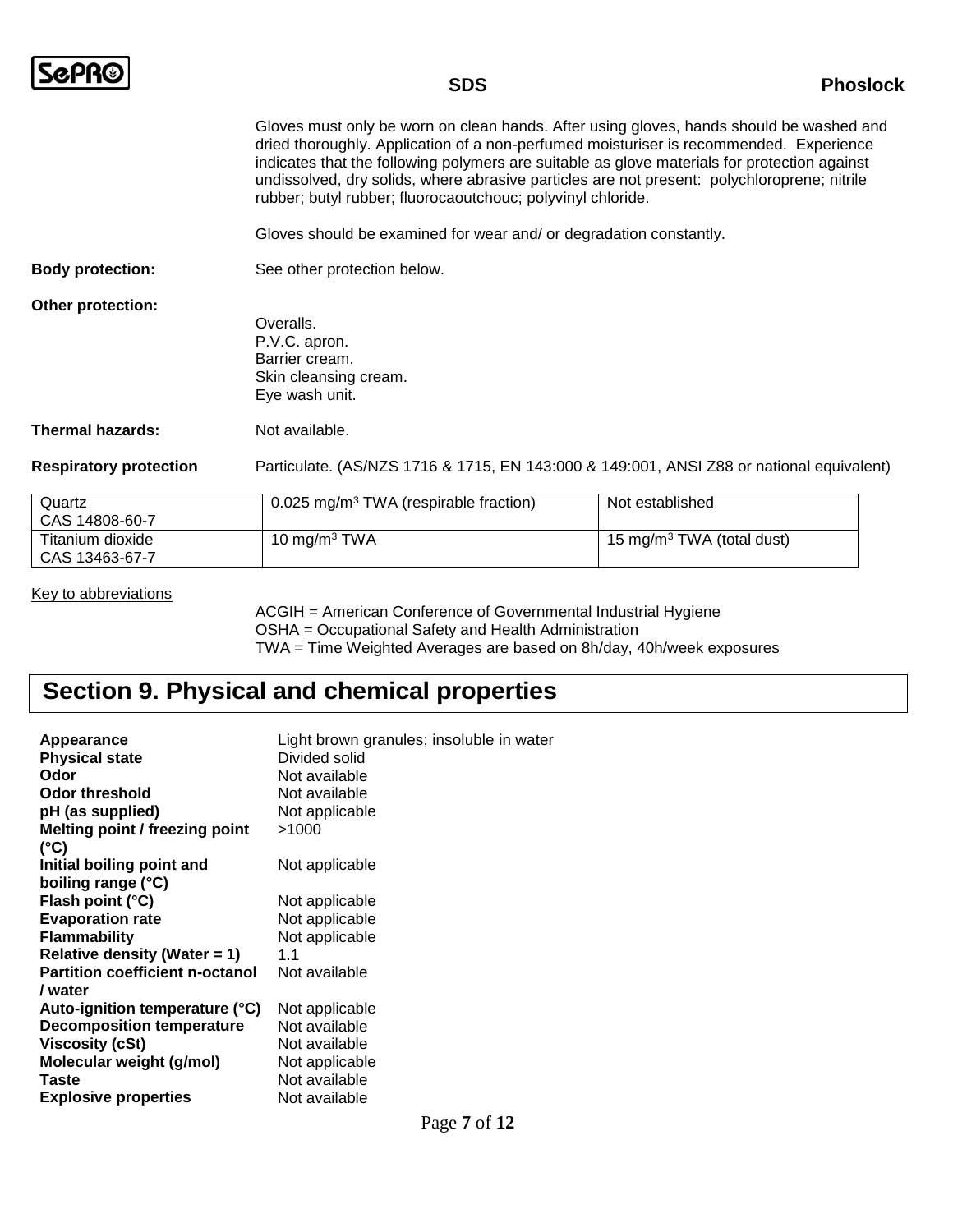

| <b>Oxidising properties</b>       |  |
|-----------------------------------|--|
| <b>Upper Explosive Limit (%)</b>  |  |
| <b>Lower Explosive Limit (%)</b>  |  |
| Vapour pressure (kPa)             |  |
| Solubility in water (g/l)         |  |
| Vapour density (Air = 1)          |  |
| <b>Surface Tension (dyn/cm or</b> |  |
| mN/m)                             |  |
| <b>Volatile Component (% vol)</b> |  |
| Gas group                         |  |
| pH as a solution (1%)             |  |
| VOC g/L                           |  |

**Not available Not applicable Not applicable Not applicable Immiscible Not available** Not applicable **Not applicable** Not available **pH as a solution (1%)** 7 – 7.5 (2%) **Not available** 

## **Section 10. Stability and reactivity**

**Chemical stability Possibility of hazardous** 

**reactions Conditions to avoid** See section 7 **Incompatible materials** See section 7 **Hazardous decomposition products**

**Reactivity** See section 7

- Unstable in the presence of incompatible materials. • Product is considered stable.
- Hazardous polymerization will not occur. See section 7

## See section 5

## **Section 11. Toxicological information**

### **Information on toxicological effects:**

| <b>Inhaled</b>      | Persons with impaired respiratory function, airway diseases and conditions such as<br>$\bullet$<br>emphysema or chronic bronchitis, may incur further disability if excessive<br>concentrations of particulate are inhaled.<br>If prior damage to the circulatory or nervous systems has occurred or if kidney damage<br>$\bullet$<br>has been sustained, proper screenings should be conducted on individuals who may<br>be exposed to further risk if handling and use of the material result in excessive<br>exposures.                                                                                                                                                                                   |
|---------------------|--------------------------------------------------------------------------------------------------------------------------------------------------------------------------------------------------------------------------------------------------------------------------------------------------------------------------------------------------------------------------------------------------------------------------------------------------------------------------------------------------------------------------------------------------------------------------------------------------------------------------------------------------------------------------------------------------------------|
| Ingestion           | Accidental ingestion of the material may be damaging to the health of the individual.<br>$\bullet$<br>Ingestion may result in nausea, abdominal irritation, pain and vomiting.<br>$\bullet$                                                                                                                                                                                                                                                                                                                                                                                                                                                                                                                  |
| <b>Skin Contact</b> | The material is not thought to produce adverse health effects or skin irritation following<br>$\bullet$<br>contact (as classified by EC Directives using animal models). Nevertheless, good<br>hygiene practice requires that exposure be kept to a minimum and that suitable gloves<br>be used in an occupational setting.<br>Open cuts, abraded or irritated skin should not be exposed to this material.<br>$\bullet$<br>Entry into the blood-stream through, for example, cuts, abrasions, puncture wounds or<br>$\bullet$<br>lesions, may produce systemic injury with harmful effects. Examine the skin prior to the<br>use of the material and ensure that any external damage is suitably protected. |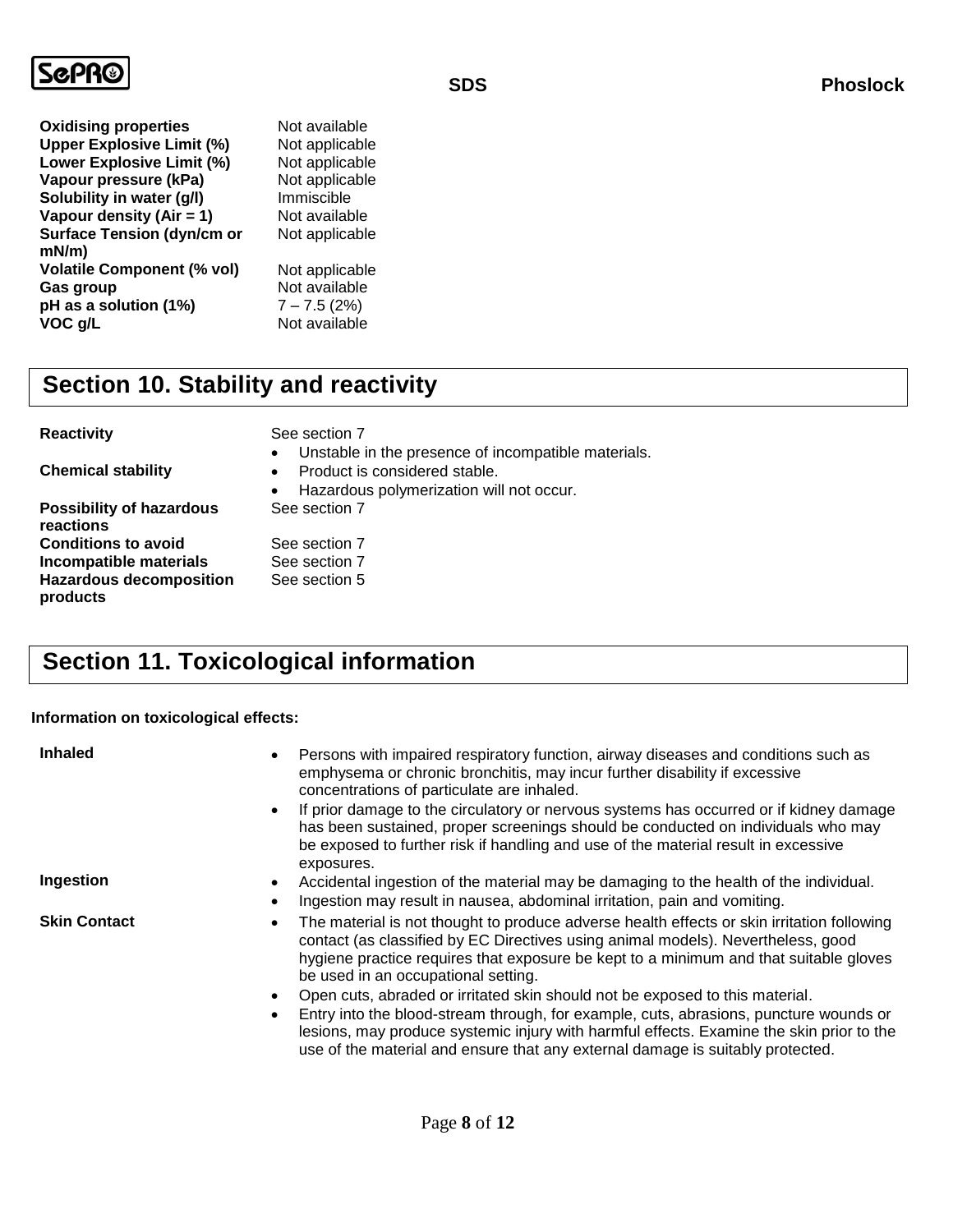- **Eye** Salthough the material is not thought to be an irritant (as classified by EC Directives), direct contact with the eye may cause transient discomfort characterised by tearing or conjunctival redness (as with windburn).
	- Slight abrasive damage may also result. The material may produce foreign body irritation in certain individuals.

- **Chronic Chronic Exercise 2015 Limited evidence suggests that repeated or long-term occupational exposure may** produce cumulative health effects involving organs or biochemical systems.
	- Long term exposure to high dust concentrations may cause changes in lung function (i.e. pneumoconiosis) caused by particles less than 0.5 micron penetrating and remaining in the lung. A prime symptom is breathlessness. Lung shadows show on Xray.

### **Phoslock Granules / Powder**

| Toxicitv                     | <b>Irritation</b>                                                                                                             |
|------------------------------|-------------------------------------------------------------------------------------------------------------------------------|
| Dermal (Rabbit) LD50: None   | Not available                                                                                                                 |
| PDII/4hr <sup>[2]</sup>      |                                                                                                                               |
| Inhalation (Rat) LC50: >5000 |                                                                                                                               |
| $mg/L/4h^{[2]}$              |                                                                                                                               |
|                              | Logarde de Value aktivis d'Iran Europe FOUA Desistered Cubatanasa - Aquita tavisitze XValue aktivis d'Iran manufacturaria CDC |

*Legend:**1. Value obtained from Europe ECHA Registered Substances - Acute toxicity 2.\* Value obtained from manufacturer's SDS. Unless otherwise specified data extracted from RTECS - Register of Toxic Effect of chemical Substances*

| <b>Acute Toxicity</b>         | Data available but does not fill the criteria for classification |
|-------------------------------|------------------------------------------------------------------|
| Skin Irritation/Corrosion     | Data not available to make classification                        |
| Serious Eye Damage/Irritation | Data not available to make classification                        |
| Respiratory or Skin           | Data not available to make classification                        |
| Sensitization                 |                                                                  |
| Mutagenicity                  | Data not available to make classification                        |
| Carcinogenicity               | Data not available to make classification                        |
| Reproductivity                | Data not available to make classification                        |
| STOT - Single Exposure        | Data not available to make classification                        |
| STOT - Repeated Exposure      | Data not available to make classification                        |
| <b>Aspiration Hazard</b>      | Data not available to make classification                        |

## **Section 12. Ecological information**

#### **Toxicity**

| Ingredient    | <b>Endpoint</b>                                                                                     | <b>Test Duration (hr)</b> | <b>Species</b> | Value          | Source         |
|---------------|-----------------------------------------------------------------------------------------------------|---------------------------|----------------|----------------|----------------|
| Not Available | Not Applicable                                                                                      | Not Applicable            | Not Applicable | Not Applicable | Not Applicable |
| Legend        | Extracted from 1. IUCLID Toxicity Data 2. Europe ECHA Registered Substances - Ecotoxicological      |                           |                |                |                |
|               | Information – Aquatic Toxicity 3. EPIWIN Suite V3.12 – Aquatic Toxicity Data (Estimated) 4. US EPA, |                           |                |                |                |
|               | Ecotox database - Aquatic Toxicity Data 5. ECETOC Aquatic Hazard Assessment Data 6. NITE            |                           |                |                |                |
|               | (Japan) – Bioconcentration Data 7. METI (Japan) – Bioconcentration Data 8. Vendor Data              |                           |                |                |                |

**DO NOT** discharge into sewer or waterways.

### **Persistance and degradability**

| Ingredient | <b>Water/Soil</b><br>Persistence:            | Persistence:<br>Air                            |  |
|------------|----------------------------------------------|------------------------------------------------|--|
|            | available for all ingredients<br>No.<br>data | a available for all ingredients<br>No.<br>data |  |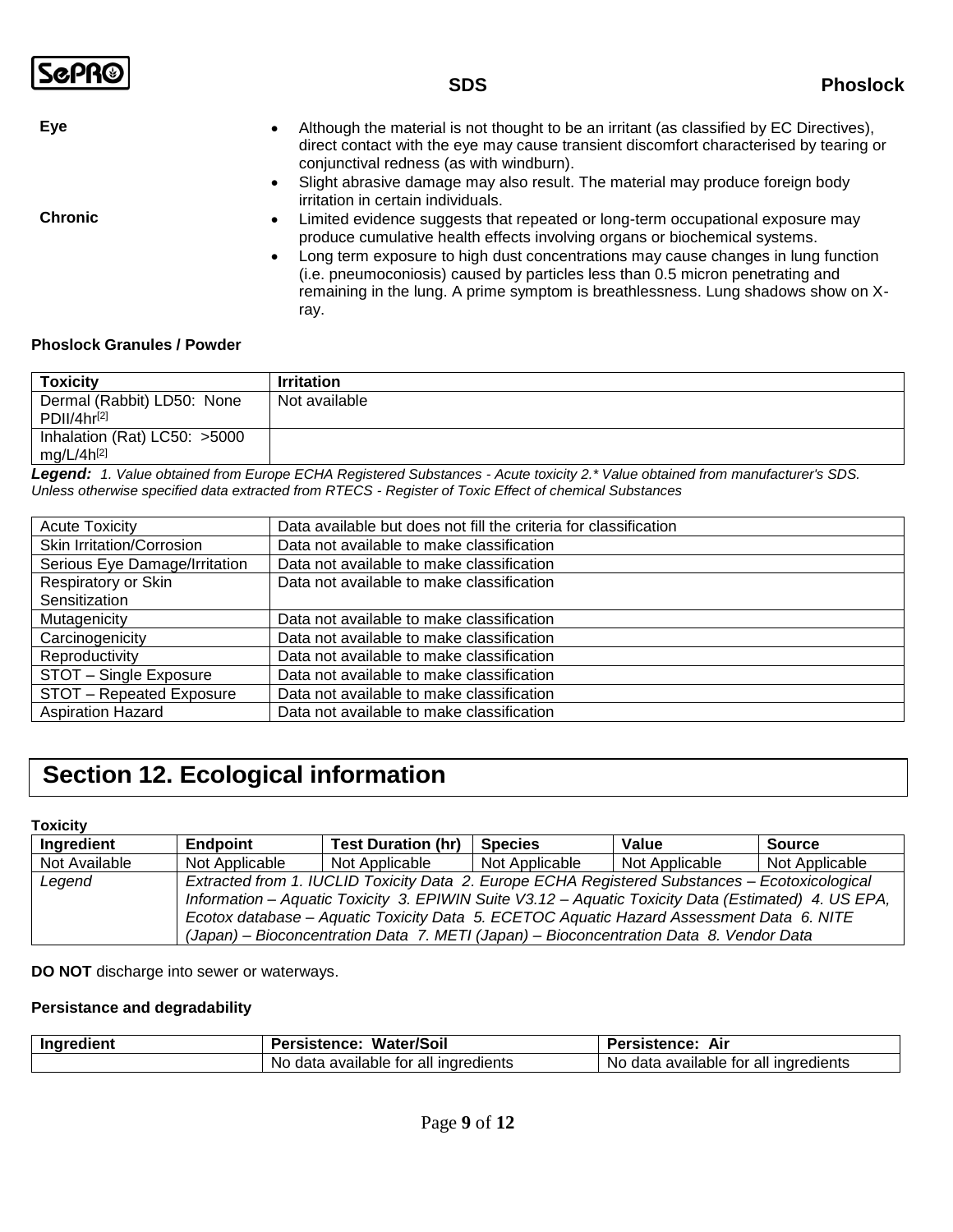

### **Bioaccumulative potential**

| . . | : 1 1 1 1                                                                         |
|-----|-----------------------------------------------------------------------------------|
|     | <br>.<br>$\sim$<br>ΝO<br>avallar<br>ına<br>edients<br>יי<br>ातात<br>ж<br>all<br>ີ |

### **Mobility in soil**

| <b>Ingredien</b> |                                                                  |
|------------------|------------------------------------------------------------------|
| оне              | Mc                                                               |
| .                | .                                                                |
|                  | gredients<br>available:<br>inare<br>N.<br><br>data<br>all<br>IUI |

### **Section 13. Disposal considerations**

**Product / Packaging Disposal** Legislation addressing waste disposal requirements may differ by country, state and/ or territory. Each user must refer to laws operating in their area. In some areas, certain wastes must be tracked.

A Hierarchy of Controls seems to be common - the user should investigate:

- Reduction
- Reuse
- Recycling
- Disposal (if all else fails)

This material may be recycled if unused, or if it has not been contaminated so as to make it unsuitable for its intended use. Shelf life considerations should also be applied in making decisions of this type. Note that properties of a material may change in use, and recycling or reuse may not always be appropriate. In most instances the supplier of the material should be consulted.

- **DO NOT** allow wash water from cleaning or process equipment to enter drains.
- It may be necessary to collect all wash water for treatment before disposal.
- In all cases disposal to sewer may be subject to local laws and regulations and these should be considered first.
- Where in doubt contact the responsible authority.
- Recycle wherever possible or consult manufacturer for recycling options.
- Consult State Land Waste Management Authority for disposal.
- Bury residue in an authorized landfill.
- Recycle containers if possible, or dispose of in an authorized landfill.

## **Section 14. Transport information**

| <b>Labels Required</b>              |                                                |
|-------------------------------------|------------------------------------------------|
| <b>Marine Pollutant:</b>            | No.                                            |
| Land transport (DOT):               | NOT REGULATED FOR TRANSPORT OF DANGEROUS GOODS |
| Air transport<br>(ICAO-IATA / DGR): | NOT REGULATED FOR TRANSPORT OF DANGEROUS GOODS |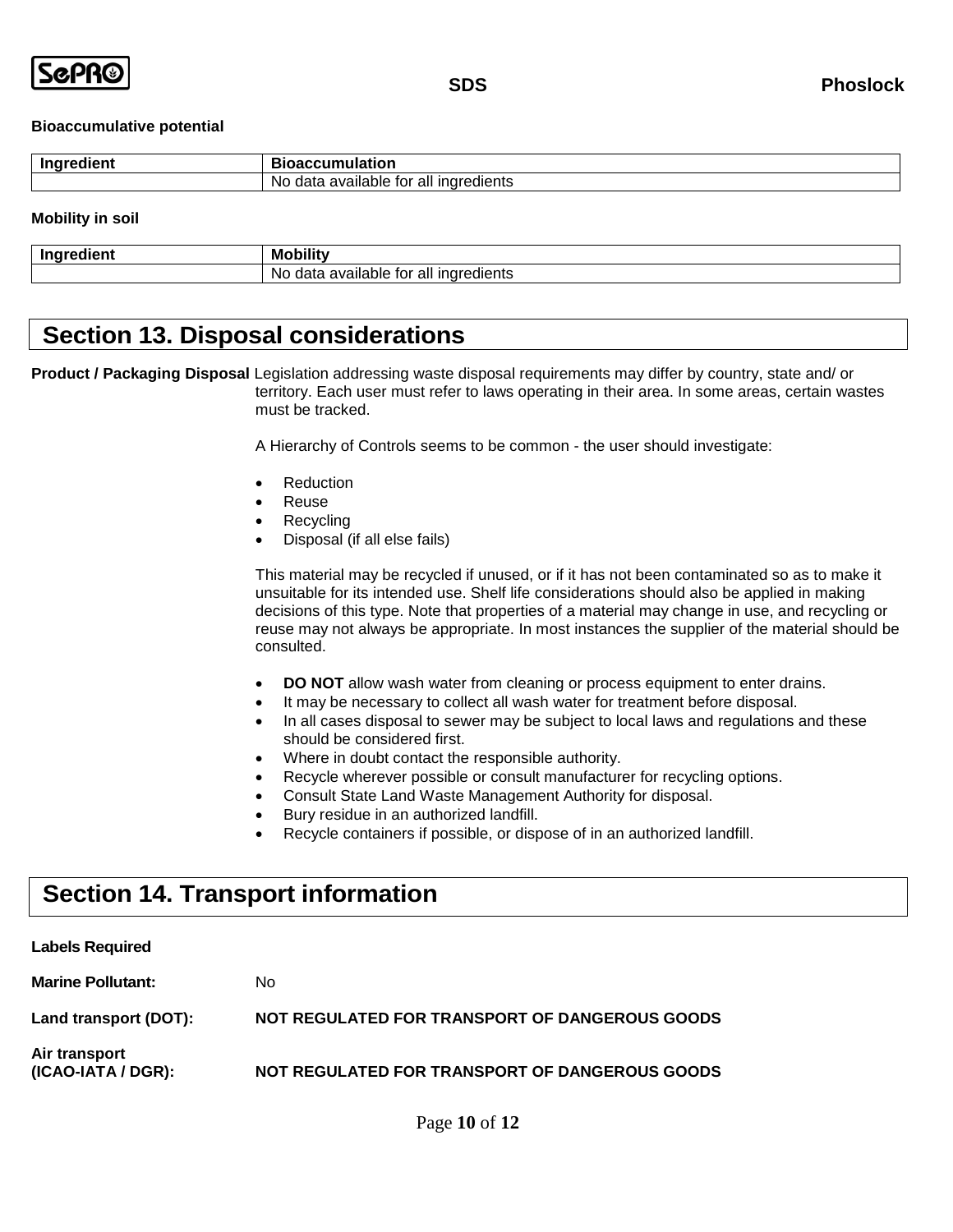

**Sea transport (IMDG-Code / GGVSee): NOT REGULATED FOR TRANSPORT OF DANGEROUS GOODS**

## **Section 15. Regulatory information**

**Safety, health and environmental regulations / legislation specific for the substance or mixture**

### **Federal Regulations**

**Superfund Amendments and Reauthorization Act of 1986 (SARA)**

### **SECTION 311/312 HAZARD CATEGORIES**

| Immediate (acute) health hazard NO |    |
|------------------------------------|----|
| Delayed (chronic) health hazard NO |    |
| Fire Hazard                        | NΟ |
| <b>Pressure Hazard</b>             | NΟ |
| Reactivity hazard                  | NΟ |

### **US. EPA CERCLA HAZARDOUS SUBSTANCES AND REPORTABLE QUANTITIES (40 CFR 302.4):** None Reported

### **State Regulations**

### **US California Proposition 65**

| <b>National Inventory</b> | <b>Status</b> |
|---------------------------|---------------|
| Australia - AICS          | Y             |
| Canada - DSL              | Y             |
| Canada - NDSL             | Y             |
| China - IECSC             | Y             |
| Europe-EINEC/ELINCS/NLP   | Y             |
| Japan - ENCS              | Y             |
| Korea - KECI              | Y             |
| New Zealand - NZIoC       | Y             |
| Philippines - PICCS       | Y             |
| USA-TSCA                  | ٧             |

Legend:  $Y = All$  ingredients are on the inventory

N = Not determined or one or more ingredients are not on the inventory and are not exempt from listing (see specific ingredients in brackets)

## **Section 16. Other information**

**Other information** Classification of the preparation and its individual components has drawn on official and authoritative sources as well as independent review by the Chemwatch Classification committee using available literature references.

> A list of reference resources used to assist the committee may be found at: [www.chemwatch.net](http://www.chemwatch.net/)